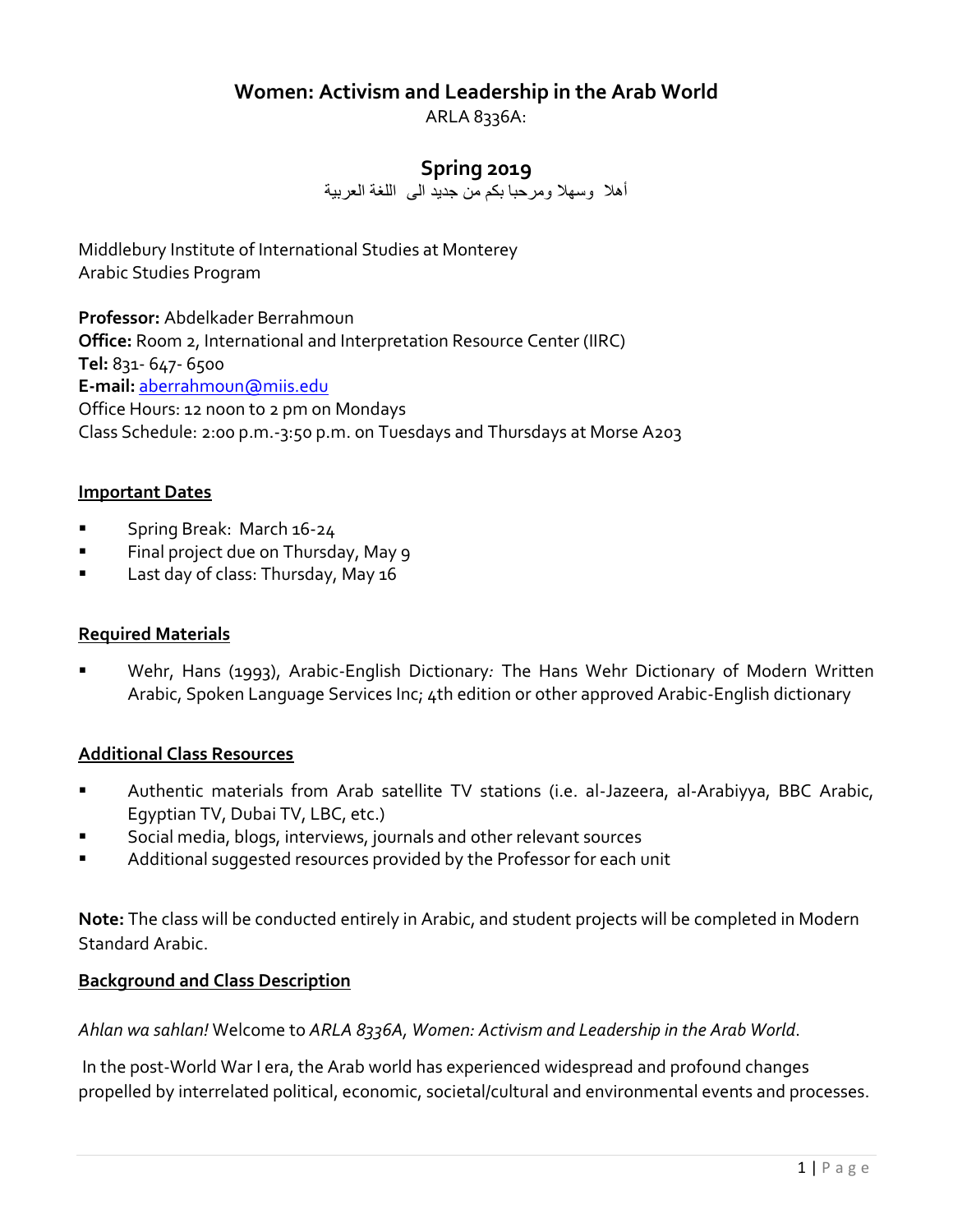Throughout this period, numerous women and women's groups have emerged in activist and leadership roles: promoting social agendas, demanding freedom and equality, helping topple repressive regimes, and responding to a range of crises and conflicts. From issues of anti-colonialism, Arab nationalism and the Arab Spring to gender rights, educational and economic equity and more, women activists have played a critical role in shaping the contemporary Arab world. Furthermore, Arab women's activism has manifested throughout the transnational community and the Arab diaspora.

ARLA 8336A offers directed projects and analytical tools with which students can question, unpack and evaluate the contexts for Arab women's grassroots activist movements and rising leaders, the issues addressed, end goals, strategies employed, and outcomes achieved.

## **Class Structure**

Units of study in ARLA *8336A* are organized around four overarching themes: (1) *Political/Economic Activism,* (2) *Social Justice/Gender Activism*, (3) *Cultural /Educational Activism* and (4) *Environmental Activism* as perspectives for inquiry, analysis and reflection. Suggested sub-topics will help guide our thematic investigations. *Research and Analysis Frameworks* are provided as a consistent structure to guide student inquiry throughout the units.

During each three-week unit, students will research and develop a theme-based case study that highlights Arab women's activism/leadership focused on a historic period, region, country or transnational movement of interest and relevance. Guest speaker presentations, video clips, Arabic media and other primary/secondary sources will expand students' topic knowledge while promoting Arabic comprehension.

Written case study findings will be shared and reflected upon collaboratively through Google Classroom or a similar platform, and through recorded oral presentations. These elements will form a collaborative digital portfolio. By the end of the semester, each student will have contributed four case studies to the digital portfolio.

At the conclusion of each three-week unit, students will take part in a roundtable event to compare/contrast their case study findings and engage in shared critical thinking about the topic areas.

## **Final Project**

The final project offers a creative opportunity to integrate learning from the semester while deepening personal understanding of the course content. Students will develop and present a simulated model project that addresses the goals of a specific Arab women's group or movement. Model projects may be based on any of the course unit themes. Guidelines and grading rubrics will be shared by the Professor.

Model projects will include text (project title, description, background context, rationale) and visual elements, and be exhibited on trifold boards, expo-style. Classmates will view, discuss and offer feedback on each other's work.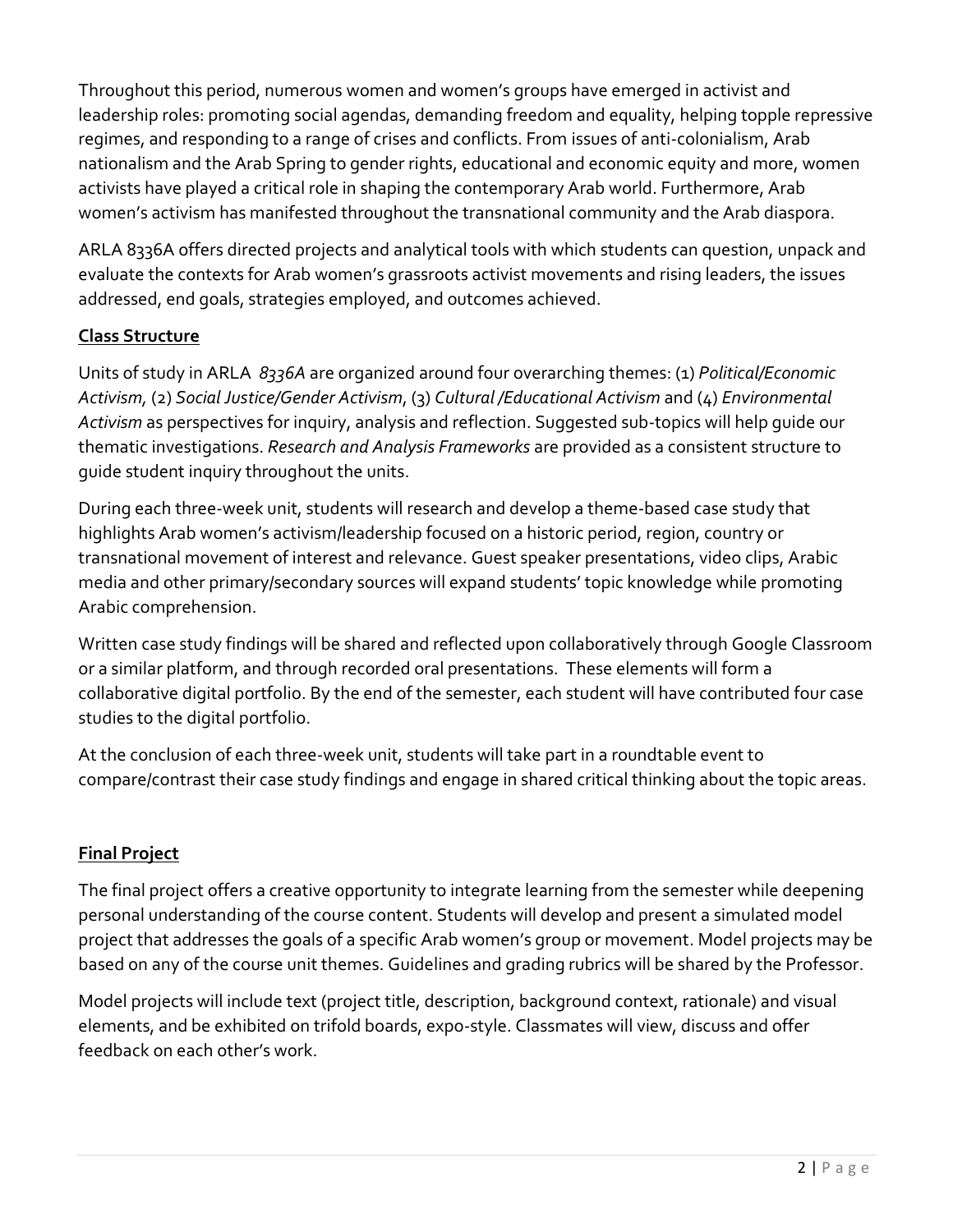## **Course Outcomes**

After successfully completing this course, you will be able to:

- identify and discuss some of the major women's activist movements in the Arab world and Arab diaspora, post-World War I to the present
- analyze and write about various factors (political, economic, social, gender, cultural, educational and environmental) in the Arab world that have incited activist response specifically from women/women's groups
- reflect upon challenges, opportunities and outcomes posed by specific Arab women's activist movements
- apply course information/ concepts to a series of case studies
- improve target language skills: speaking, reading, writing, listening comprehension
- expand knowledge/correct application of both Arabic vocabulary and grammatical concepts

#### **Breakdown of Unit Activities**

**\* See postings on Canvas for specific assignment due dates.**

#### **Week 1:**

Professor:

- leads topic overview with examples
- facilitates class discussion, vocabulary and conversation exercises related to the unit topic
- provides essential vocabulary

#### Students:

- maintain unit vocabulary, grammar and personally-useful words (Personal Dictionary) in a designated binder or device
- select a case study subject based on the unit topic. The Professor will review selection criteria.
- utilize the provided *Research and Analysis Frameworks* to begin drafting a case study of an Arab woman leader or activist group. Enter your notes/bullet points in the Frameworks document. This document is in the form of an editable Excel spreadsheet, located on Canvas (see "Pages" on Canvas for link).
- develop a minimum of three key questions that further address the complexities of the current unit of study. Questions should dig in to the topic and promote critical thinking. The questions may be directed to guest speakers (when scheduled). Questions can also serve as research prompts for the case study assignment
- write and share bulleted research notes and key questions on Canvas (to be completed by **Thursday of Week 1**)
- **Using research notes (see above), write and submit a (minimum) 1-page draft case study due on the first Tuesday of Week 2. Share your draft on Canvas under "Assignments."**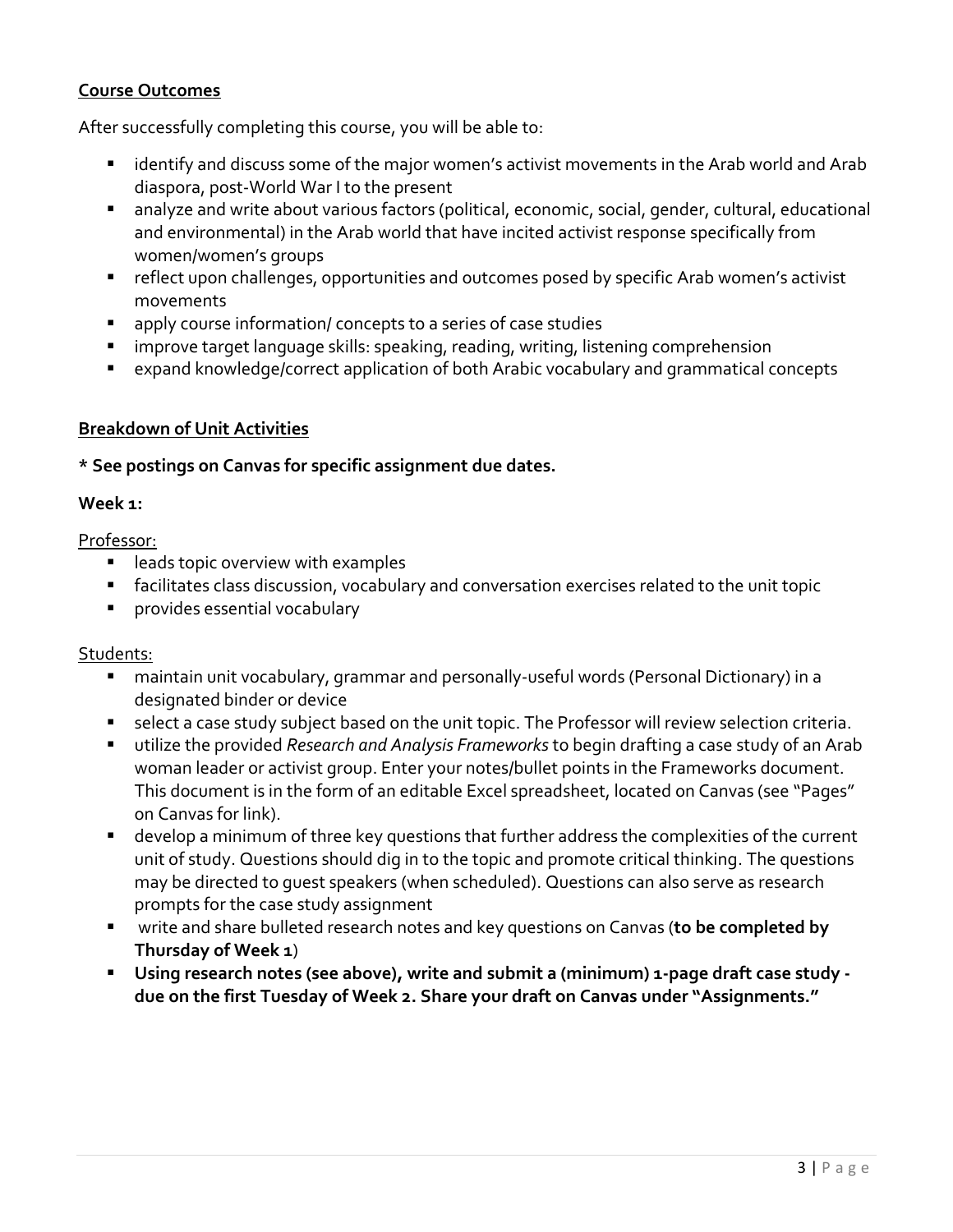## **Week 2:**

#### Students:

- expand upon case study drafts via supplementary materials such as images, interview excerpts, social media posts, news updates, audiovisual material, etc.
- engage with quest speaker/s (as applicable) on unit topic and take follow-up notes in Arabic
- incorporate quest speaker material into case study as applicable
- incorporate written personal reflections on the topic and case study
- complete/share final draft of expanded case studies

#### **Week 3:**

#### Students:

- **present case studies orally (Day 1)**
- take notes during peer presentations
- **participate in a roundtable discussion (Day 2)**

#### **General Homework Guidelines**

Short exercises will be assigned throughout the course and will be noted on a homework schedule. Students are expected to submit these assignments **on time**. **Please include your name and the due date of the assignment on all submitted work.** 

Homework assignments will be graded on numerical points. The grading guidelines are provided below.

#### **Important Notes:**

- All assignments must be written in Arabic and should be handed in at the beginning of class session
- You are allowed two excused absences (i.e. sickness or other emergency circumstances). Two points will be taken from the total grade points for each additional absence. Please inform your professor of absence as soon as possible before--not after--the class you will miss.
- Use of electronic devices is not permitted in class unless it is related to class activities and/or tasks (e.g. presentation). This requires the instructor's permission.
- Please switch off your cell phone during class time.

#### **Active participation**

- Use of Arabic: The language of instruction and interaction in class is Arabic. English is not used in class or with the teacher outside of class.
- Regular attendance is expected. Excessive absence impacts your participation grade.
- Show evidence of preparation of materials prior to the class session
- Take an active role in class discussions!
- Participate fully in all class activities and tasks (i.e. pair and group work)
- Engage in discussion with classmates and quest speakers